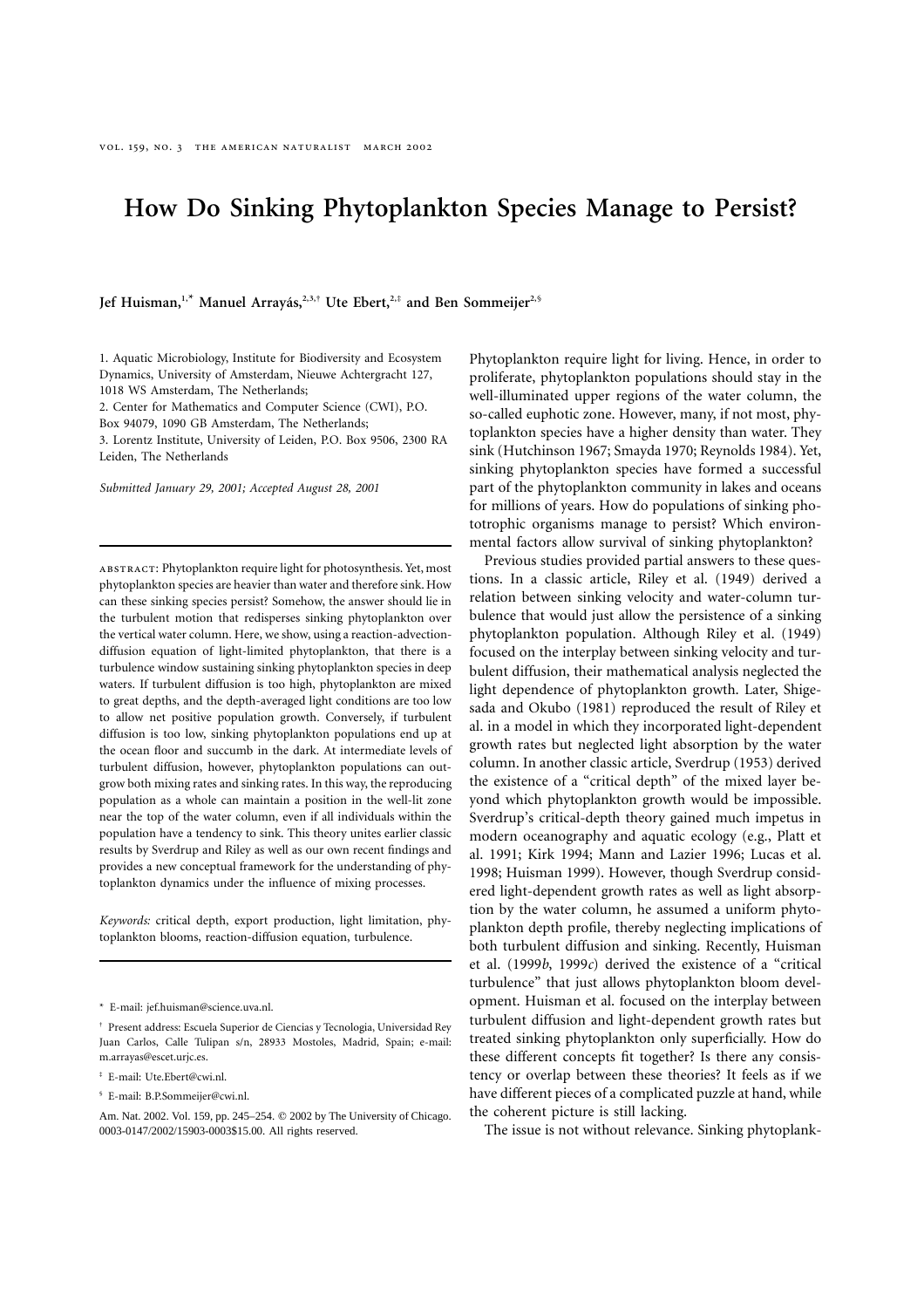# 246 *The American Naturalist*

ton play a key role in several biogeochemical cycles because they withdraw nutrients from the upper water column and deposit these nutrients at the bottom sediment or in deep water layers. In particular, sinking phytoplankton have a major impact on the global carbon cycle by exporting photosynthetic carbon from the surface into the deep ocean interior (Falkowski et al. 1998; Arrigo et al. 1999; DiTullio et al. 2000). A better understanding of the population dynamics of sinking phytoplankton species may thus contribute to a better understanding of the biogeochemical cycling of elements in aquatic ecosystems.

In this article, we develop a population-dynamic theory of sinking phytoplankton. The theory is based on a reaction-advection-diffusion equation that considers the balance between light-dependent growth rates, mortality rates, sinking rates, and turbulent-diffusion rates. This reaction-advection-diffusion equation lies at the heart of a wide variety of detailed simulation models in oceanography and ecosystems research (e.g., Jamart et al. 1977; Slagstad and Støle-Hansen 1991; Koseff et al. 1993; Sharples and Tett 1994; Donaghay and Osborn 1997; Lucas et al. 1998). Our results will show that the earlier theoretical concepts developed by Riley et al. (1949), Sverdrup (1953), and Huisman et al. (1999*b*) can be integrated into a single unifying theory.

# **The Model**

#### *Light Gradient*

We consider a water column with a cross section of one unit area. Let *z* denote the depth coordinate within the water column, where *z* runs from 0 at the top to a maximum depth,  $z_m$ , at the bottom. Let  $I(z, t)$  denote the light intensity at depth *z* and time *t*, and let  $\omega(z, t)$  denote the phytoplankton population density (cells per unit volume) at depth *z* and time *t*. Photons are absorbed by water, clay particles, phytoplankton, and many other light-absorbing substances. We assume that the light gradient follows Lambert-Beer's law, which states that the light intensity at depth *z* and time *t* is

$$
I(z, t) = I_{\text{in}} \exp \left[ - \int_{0}^{z} k \omega(\sigma, t) d\sigma - K_{\text{bg}} z \right]. \tag{1}
$$

Here,  $I_{\text{in}}$  is the incident light intensity,  $k$  is the specific light attenuation coefficient of the phytoplankton,  $\sigma$  is an integration variable, and  $K_{bg}$  is the total background attenuation due to all nonphytoplankton components. We note that this formulation includes light absorption by phytoplankton. Thus, the light gradient changes with a change in the phytoplankton population density distribution.

#### *Population Dynamics*

The changes in phytoplankton population density can be described by a partial differential equation:

$$
\frac{\partial \omega}{\partial t} = g(I)\omega - v\frac{\partial \omega}{\partial z} + D\frac{\partial^2 \omega}{\partial z^2}.
$$
 (2)

Here,  $g(I)$  is the specific growth rate of phytoplankton as a function of the local light intensity  $I, v$  is the sinking velocity of the phytoplankton, and *D* is the turbulentdiffusion coefficient.

The specific growth rate in equation (2) depends on the balance between production and losses:

$$
g(I) = p(I) - \ell, \tag{3}
$$

where  $p(I)$  is the specific production rate as an increasing function of light intensity, with  $p(0) = 0$ , and  $\ell$  is the specific loss rate. In all our simulations, we used the following *p*(*I*) function (Monod 1950; Huisman 1999):

$$
p(I) = \frac{p_{\text{max}}I}{H+I},\tag{4}
$$

where  $p_{\text{max}}$  is the maximal specific production rate and *H* is a half-saturation constant. We emphasize, however, that the results presented in this article rely on the qualitative behavior of the  $p(I)$  relation (i.e.,  $p(0) = 0$  and  $dp/dI$ 0) rather than on its specific form.

Substituting equations (1) and (3) into equation (2) yields our key equation:

$$
\frac{\partial \omega}{\partial t} = p \bigg( I_{\text{in}} e^{-\int_0^z k \omega(\sigma, t) d\sigma - K_{\text{bg}} z} \bigg) \omega - \ell \omega - v \frac{\partial \omega}{\partial z} + D \frac{\partial^2 \omega}{\partial z^2}.
$$
 (5)

The first term on the right-hand side indicates that the specific production rate at a certain depth depends on the light intensity at this depth, which in turn depends (via Lambert-Beer's Law) on all population densities above this depth. Owing to this integral term, equation (5) can be classified as an integro-partial differential equation.

We assume zero-flux boundary conditions:

$$
v\omega(z, t) - D\frac{\partial \omega}{\partial z}(z, t) = 0, \text{ at } z = 0 \text{ and } z = z_{\text{m}}.
$$
 (6)

That is, there is no influx or efflux of phytoplankton, neither at the top nor at the bottom of the water column.

It is useful to keep track not only of the local population densities but also of the total phytoplankton population in the entire water column. This can be expressed as the total population size per unit surface area, *W*, defined by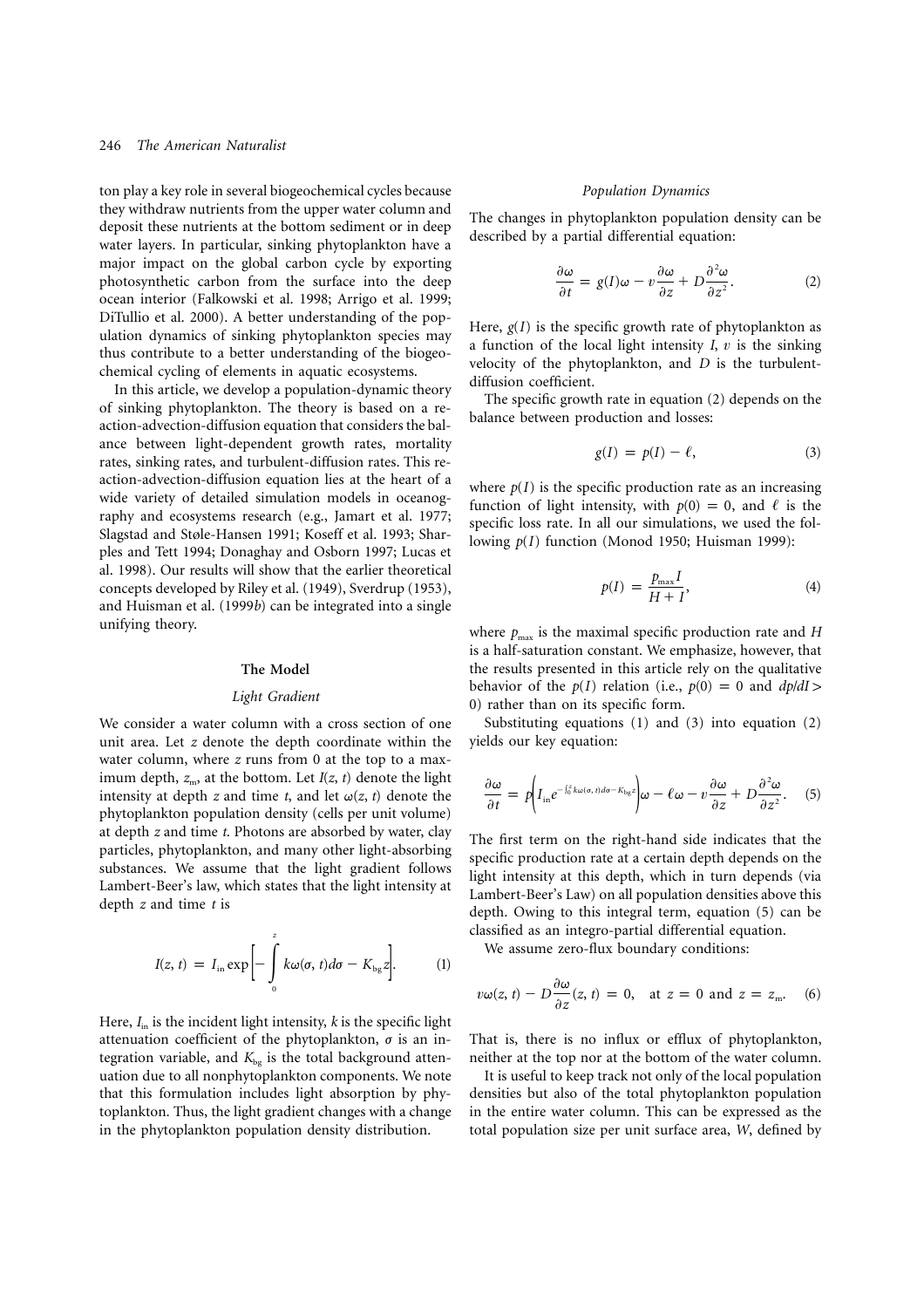| Symbol           | Meaning                                              | Value                | Units                                             |
|------------------|------------------------------------------------------|----------------------|---------------------------------------------------|
| Variables:       |                                                      |                      |                                                   |
| Ι                | Light intensity                                      | .                    | $\mu$ mol photons m <sup>-2</sup> s <sup>-1</sup> |
| $\omega$         | Population density                                   | .                    | cells $m^{-3}$                                    |
| W                | Population size per unit surface area                |                      | cells $m^{-2}$                                    |
| Parameters:      |                                                      |                      |                                                   |
| D                | Turbulent diffusion                                  | 1                    | $\text{cm}^2 \text{ s}^{-1}$                      |
| Н                | Half-saturation constant of light-<br>limited growth | 30                   | $\mu$ mol photons m <sup>-2</sup> s <sup>-1</sup> |
| $I_{\rm in}$     | Incident light intensity                             | 350                  | $\mu$ mol photons m <sup>-2</sup> s <sup>-1</sup> |
| $K_{\rm bg}$     | Background turbidity                                 | $\cdot$ 2            | $m^{-1}$                                          |
| $\boldsymbol{k}$ | Specific light attenuation of<br>phytoplankton       | $15 \times 10^{-12}$ | $m^2$ cell <sup>-1</sup>                          |
| $\ell$           | Specific loss rate                                   | .01                  | $h^{-1}$                                          |
| $p_{\rm max}$    | Maximal specific production rate                     | .04                  | $h^{-1}$                                          |
| $\boldsymbol{v}$ | Vertical velocity                                    | .04                  | $m h^{-1}$                                        |
| $z_{\rm m}$      | Water-column depth                                   | 20                   | m                                                 |

**Table 1:** Parameters used in the simulations

$$
W(t) = \int_{0}^{z_{\rm m}} \omega(z, t) dz.
$$
 (7)

Using equation (2) and the boundary conditions, the population size per unit surface area changes with time according to

$$
\frac{dW}{dt} = \int_{0}^{z_{\rm m}} g(I(z, t)) \omega(z, t) dz,
$$
\n(8)

where the flux terms canceled because the boundaries are closed.

# *Numerical Simulations*

The model predictions are analyzed using a combination of analytical and numerical techniques. Numerical simulation of integro-partial differential equations is quite challenging. Our simulations were based on a finite volume method, with spatial discretization of the spatial differential operators as well as the integral term. The diffusion term was discretized symmetrically, whereas a third-order upwind method was used for the advection term (e.g., Hirsch 1988). The resulting system of stiff ordinary differential equations (ODEs) was integrated over time using the implicit integration techniques of Brown et al. (1989). Our simulation techniques are explained in more detail in Huisman et al. (2001).

#### *Parameter Values*

We have attempted to parameterize the simulations as realistically as possible (table 1). Phytoplankton growth parameters were chosen within the typical ranges measured for freshwater phytoplankton species in the culture collection of the Laboratory of Aquatic Microbiology, University of Amsterdam, The Netherlands (e.g., Visser et al. 1996, 1997; De Nobel et al. 1998; Huisman 1999; Huisman et al. 1999*a*). Phytoplankton sinking velocities generally range from close to zero for small species like *Chlorella* to about  $v = 0.1$  m h<sup>-1</sup> for large phytoplankton species like *Stephanodiscus* (Smayda 1970; Reynolds 1984; Sommer 1984). The vertical turbulent-diffusion coefficient of lakes and oceans may vary over several orders of magnitude, from  $D < 0.1$  cm<sup>2</sup> s<sup>-1</sup> during quiescent periods to  $D >$ 100 cm<sup>2</sup> s<sup>-1</sup> during periods of intense mixing (Denman and Gargett 1983; MacIntyre 1993). We used a background turbidity of  $K_{bg} = 0.2 \text{ m}^{-1}$ , which is typical for clear lakes and clear coastal waters (Kirk 1994).

# **Conditions for Bloom Development**

#### *Phytoplankton Depth Profiles*

According to our numerical simulations, the phytoplankton depth profile develops toward a stationary distribution. We shall indicate the stationary distribution by a superscript asterisk. What do the stationary depth profiles for sinking phytoplankton species look like?

One trivial solution for the stationary depth profile is, of course, that there are no phytoplankton at any depth at all. More precisely,  $\omega^*(z) = 0$  for all *z* is, indeed, a stationary solution of equation (5). If the phytoplankton population develops toward this trivial solution, bloom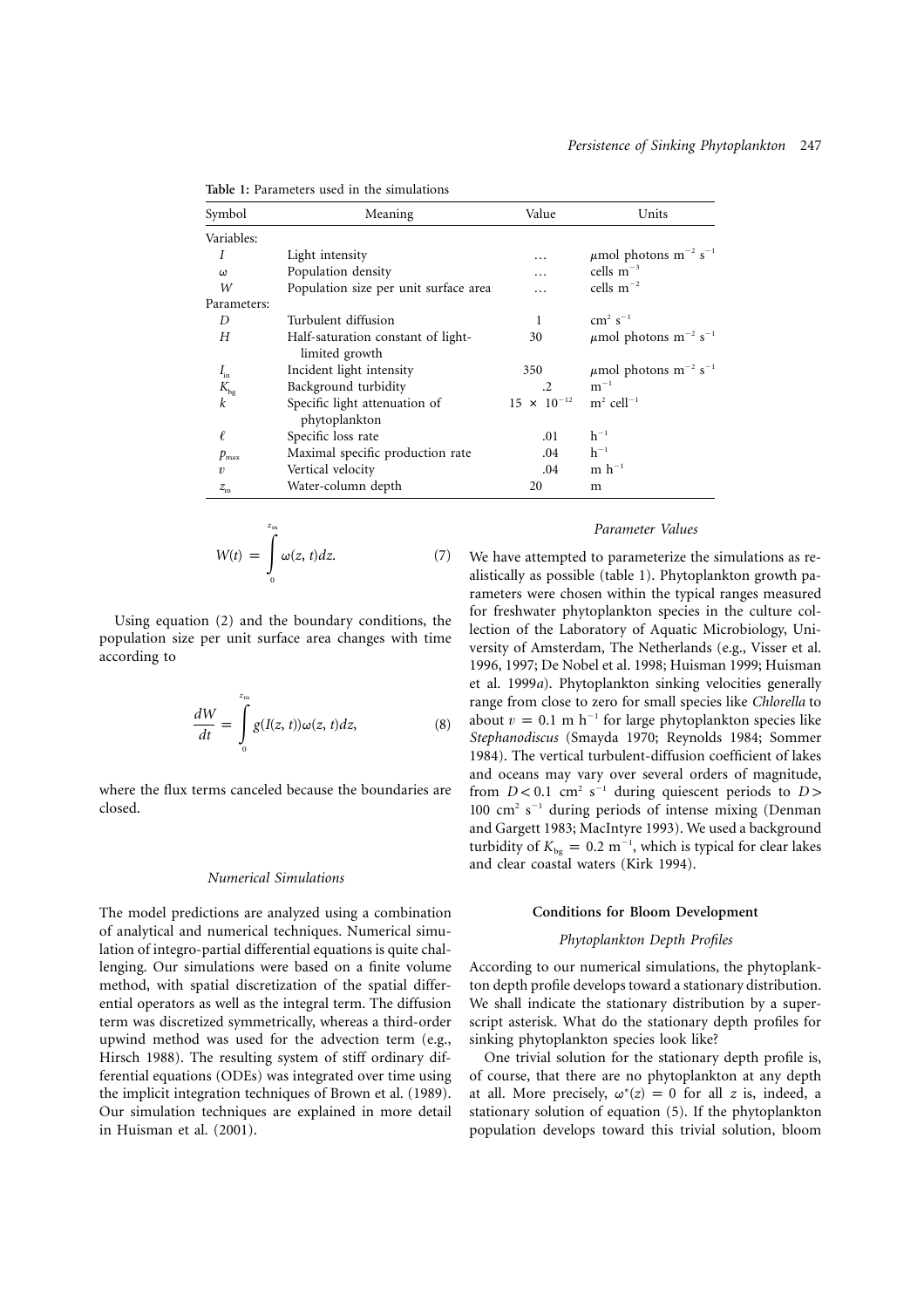development is impossible. Hence, we say that there is "no bloom."

Alternatively, under suitable light conditions, the phytoplankton population may develop toward a positive stationary density distribution (i.e.,  $W^* > 0$ ). In this case, we say that there is "bloom development." Figure 1 shows a variety of stationary depth profiles obtained by numerical simulation, in which we gradually decreased the turbulentdiffusion coefficient. This illustrates that the stationary depth profile can have a local population-density maximum below the surface. Such a local population-density maximum develops if phytoplankton growth rates exceed both sinking rates and mixing rates. Interestingly, if turbulent diffusion is further decreased, below 0.1  $\text{cm}^2 \text{ s}^{-1}$ , the entire phytoplankton population sinks to the bottom of the water column and vanishes in the dark.

#### *Bloom Development*

What are the conditions favorable for bloom development of sinking phytoplankton species? In figure 2*A*, we plotted



**Figure 1:** Stationary depth profiles of sinking phytoplankton for four different turbulence levels. Parameter values as in table 1, except (*A*)  $D = 10$  cm<sup>2</sup> s<sup>-1</sup>, (*B*)  $D = 1$  cm<sup>2</sup> s<sup>-1</sup>, (*C*)  $D = 0.5$  cm<sup>2</sup> s<sup>-1</sup>, and (*D*)  $D = 0.1$  cm<sup>2</sup> s<sup>-1</sup>.



**Figure 2:** Combinations of water-column depth,  $z_m$ , and turbulentdiffusion coefficient, *D*, that allow a phytoplankton bloom and combinations that prevent a phytoplankton bloom. *A*, Phytoplankton species with a moderate sinking velocity of  $v = 0.04$  m h<sup>-1</sup>. *B*, Phytoplankton species with a high sinking velocity of  $v = 0.40$  m h<sup>-1</sup>. The graphs are each based on a grid of 30  $\times$  60 = 1,800 simulations. Parameter values as in table 1.

the regions of bloom development and regions of no blooms for a wide range of different water-column depths and turbulent diffusivities. Note the log scales of the axes: the graphs span the entire spectrum from shallow, quiescent lakes to deep, turbulent oceans. The left part of figure 2*A* considers shallow waters. In shallow waters, there is sufficient light for bloom development, irrespective of the phytoplankton distribution over depth. Hence, blooms can develop. The upper-right corner of figure 2*A* considers deep waters with a high turbulent mixing rate. Here, the phytoplankton population is mixed uniformly over great depths, and the average light conditions over the entire water column are insufficient for a net positive growth rate. Hence, blooms do not develop. The lower-right cor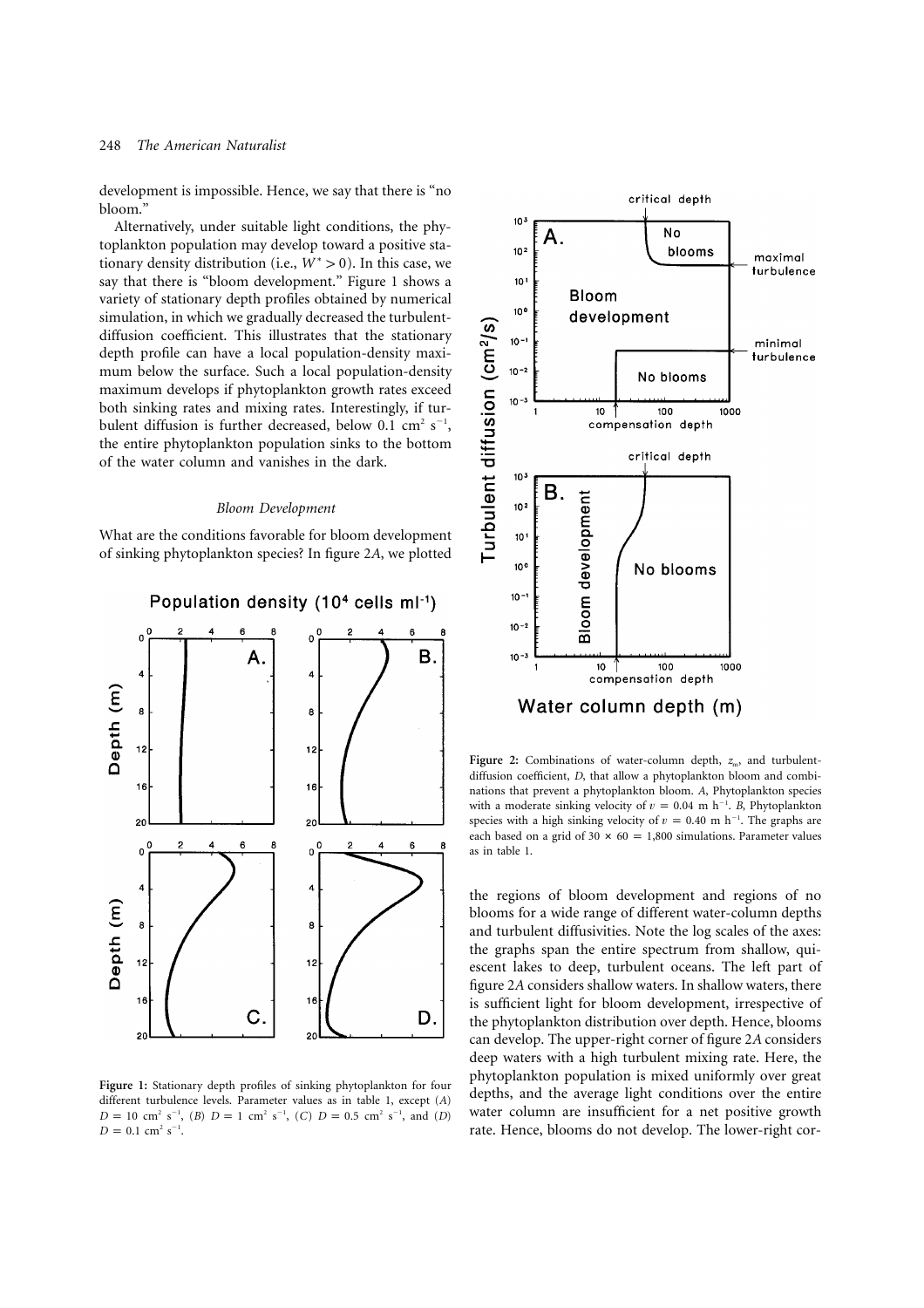ner of figure 2*A* considers deep waters with a low turbulent mixing rate. Here, sinking rates exceed growth rates and mixing rates, and the phytoplankton population sinks downward to great depths. Consequently, blooms do not develop either. Most surprisingly, blooms of sinking species can develop in deep systems with intermediate mixing rates (middle right of fig. 2*A*). In this parameter region, growth rates exceed mixing rates so that uniform mixing over the entire depth of the water column is prevented. Moreover, turbulent mixing rates exceed sinking rates so that large downward fluxes of phytoplankton are avoided. As a consequence, sinking species can maintain a population in the euphotic zone at intermediate mixing rates.

Interestingly, the no-bloom areas in figure 2*A* are bound by nearly horizontal and vertical lines. This implies that the effects of water-column depth and turbulent diffusion on phytoplankton-bloom development are essentially independent of one another. Hence, we can recognize a "critical depth," a "compensation depth," a "maximal turbulence," and a "minimal turbulence" (fig. 2*A*). We call the region between the maximal and minimal turbulence the "turbulence window" for sinking phytoplankton.

Figure 3 plots the total population size per unit surface area, *W*, as a function of water-column depth and turbulent diffusion. The two no-bloom regions at low and high turbulence are clearly visible (cf. fig. 3 with fig. 2*A*). If the water column is shallow  $(z_m < 10 \text{ m})$ , population size per unit surface area is a decreasing function of watercolumn depth, whereas it is independent of turbulence. Conversely, if the water column is deep  $(z_m > 50 \text{ m})$ , population size per unit surface area is a unimodal function of turbulence, whereas it is independent of water-column depth. The two patterns are perpendicular to each other. This provides another illustration of the phase transition documented in this article; water-column depth determines the population size of phytoplankton in shallow systems, whereas turbulence determines the population size of phytoplankton in deep systems.

## *Explicit Expressions*

It would be convenient, for both practical applications and a better general understanding, to have a fast method available to calculate the four critical parameters of figure 2*A*. We developed two procedures. First, we derived a fast and accurate algorithm, described in the appendix. Second, we derived analytical expressions for the four critical parameters, which are discussed below.

# *Critical Depth*

The critical depth in figure 2 is equivalent to Sverdrup's (1953) concept of a critical depth. Intuitively, the idea is



**Figure 3:** Population size per unit surface area, *W*, as a function of watercolumn depth and turbulent-diffusion coefficient. The graph is based on a grid of  $30 \times 60 = 1,800$  simulations. Parameter values as in table 1.

that, in turbulent waters, phytoplankton are uniformly mixed throughout the water column (as in fig. 1*A*). As a result, the phytoplankton population has high production rates in the upper part of the water column but suffers losses throughout the water column. Hence, depth-integrated production rates will be less than depth-integrated loss rates if the water column becomes too deep. That is, bloom development in turbulent waters is impossible if water-column depth exceeds a critical depth.

Theory and experiments show that Sverdrup's critical depth can be reinterpreted in terms of a critical light intensity (Huisman and Weissing 1994; Huisman 1999; Huisman et al. 1999*b*). Accordingly, the critical depth,  $z_{cr}$ , can be written as

$$
z_{\rm cr} = \frac{\ln\left(I_{\rm in}\right) - \ln\left(I_{\rm out}^*\right)}{K_{\rm bg}},\tag{9}
$$

where  $I^*_{\text{out}}$  is the critical light intensity sensu Huisman and Weissing (1994).

## *Compensation Depth*

The compensation depth,  $z_c$ , in figure 2 is the depth at which the compensation light intensity would be reached in the absence of phytoplankton. That is,

$$
z_{\rm C} = \frac{\ln\left(I_{\rm in}\right) - \ln\left(I_{\rm C}\right)}{K_{\rm bg}}.\tag{10}
$$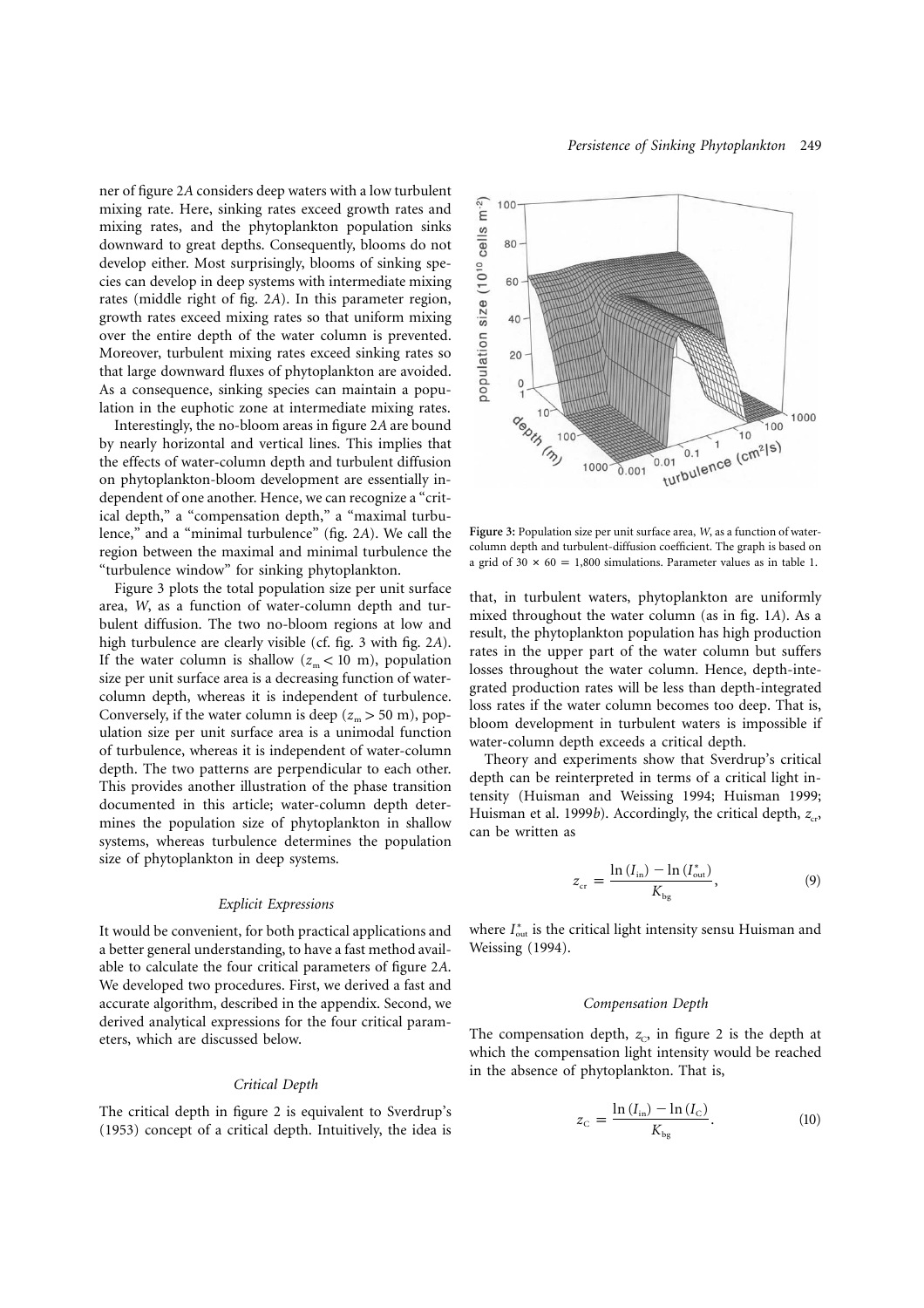Here,  $I_c$  is the compensation light intensity, defined as the light intensity at which specific production rate equals specific loss rate. That is, the compensation light intensity is defined by  $g(I_C) = 0$ . Intuitively, the idea is that, in systems with a low turbulence, the total phytoplankton population sinks to the bottom of the water column and growth conditions thus depend only on the light conditions at the bottom. A phytoplankton population located at the bottom of the water column cannot develop if light conditions at the bottom are less than the compensation light intensity. Thus, bloom development in quiet waters is impossible if water-column depth exceeds the compensation depth. We note that the critical depth is always deeper than the compensation depth (i.e., the critical light intensity is lower than the compensation light intensity; Huisman and Weissing 1994).

# *Maximal Turbulence*

The maximal turbulence in figure 2*A* is equivalent to the critical turbulence described by Huisman et al. (1999*b*). The idea that underlies the concept of a maximal turbulence is that, if turbulent diffusion is less than a certain threshold value, phytoplankton populations may outgrow the turbulent mixing rate and may thus maintain a bloom in the upper well-lit part of the water column. Generally speaking, there is no simple analytical equation for the maximal turbulence. In the special case that the specific production rate is of the form  $p(I) = aI^{\alpha}$ , with  $0 < \alpha \leq I$ 1, we were able to derive an approximation for the maximal turbulence based on so-called Bessel functions approached by asymptotic expansion techniques. The derivation is involved and will be given elsewhere (Ebert et al. 2001). We remark that the linear case  $p(I) = aI$  is included in the above derivation. For nonlinear  $p(I)$  functions with saturating properties, such as equation (4), we recommend calculating the maximal turbulence by the algorithm outlined in the appendix.

## *Minimal Turbulence*

The idea of a minimal turbulence is that, if turbulent diffusion becomes too low, there is no force that prevents sinking of the entire phytoplankton population. Hence, if turbulence is too low and the water column is deep, the entire phytoplankton population vanishes in the dark. Riley et al. (1949) showed that an exact equation for the minimal turbulence can be derived under the following simplifying assumptions: first, the vertical nature of the light gradient is neglected (i.e.,  $g(I) = g(I_{in})$  throughout the water column), but, second, the phytoplankton population vanishes at the bottom of the water column. These simplifications reduce equation (5) to a linear homogeneous partial differential equation with constant coefficients

$$
\frac{\partial \omega}{\partial t} = g(I_{\text{in}}) \omega - v \frac{\partial \omega}{\partial z} + D \frac{\partial^2 \omega}{\partial z^2},\tag{11}
$$

and boundary conditions

$$
v\omega(0, t) - D\frac{\partial \omega}{\partial z}(0, t) = 0 \text{ and } \omega(z_m, t) = 0. \quad (12)
$$

Under these simplifying assumptions, one can derive that the minimal turbulence required for population persistence in deep systems is (Riley et al. 1949)

$$
D_{\min} = \frac{v^2}{4g(I_{\text{in}})}.\tag{13}
$$

A derivation of the same equation was recently presented by Speirs and Gurney (2001) in the context of species inhabiting rivers subjected to downstream drift. Shigesada and Okubo (1981) showed that equation (13) still holds if self-shading of the phytoplankton population is included but the background turbidity of the water column is neglected.

Since the derivation of equation (13) neglects the vertical light gradient generated by the background turbidity of the water column, this equation is at best an approximation of the minimal turbulence predicted by our full model. More precisely, numerical simulations indicate that equation (13) is an accurate approximation of the minimal turbulence in waters with a low background turbidity, whereas minimal turbulence is somewhat higher than predicted by equation (13) in waters with a high background turbidity (fig. 4). We thus recommend equation (13) to calculate the minimal turbulence in oceanic waters and clear lakes, whereas the algorithm outlined in the appendix is recommended for more turbid ecosystems.

## *Effects of Sinking Velocity*

We note, from equations (9) and (10), that the critical depth and compensation depth are both independent of the sinking velocity of the phytoplankton. In contrast, according to equation (13), the minimal turbulence increases with the square of phytoplankton sinking velocity. Moreover, numerical simulations indicate that the maximal turbulence decreases with sinking velocity. Therefore, if the phytoplankton sinking velocity is too high, the minimal turbulence and maximal turbulence merge and disappear. Thus, while phytoplankton species with a moderate sinking speed can persist in deep waters (fig. 2*A*), phytoplank-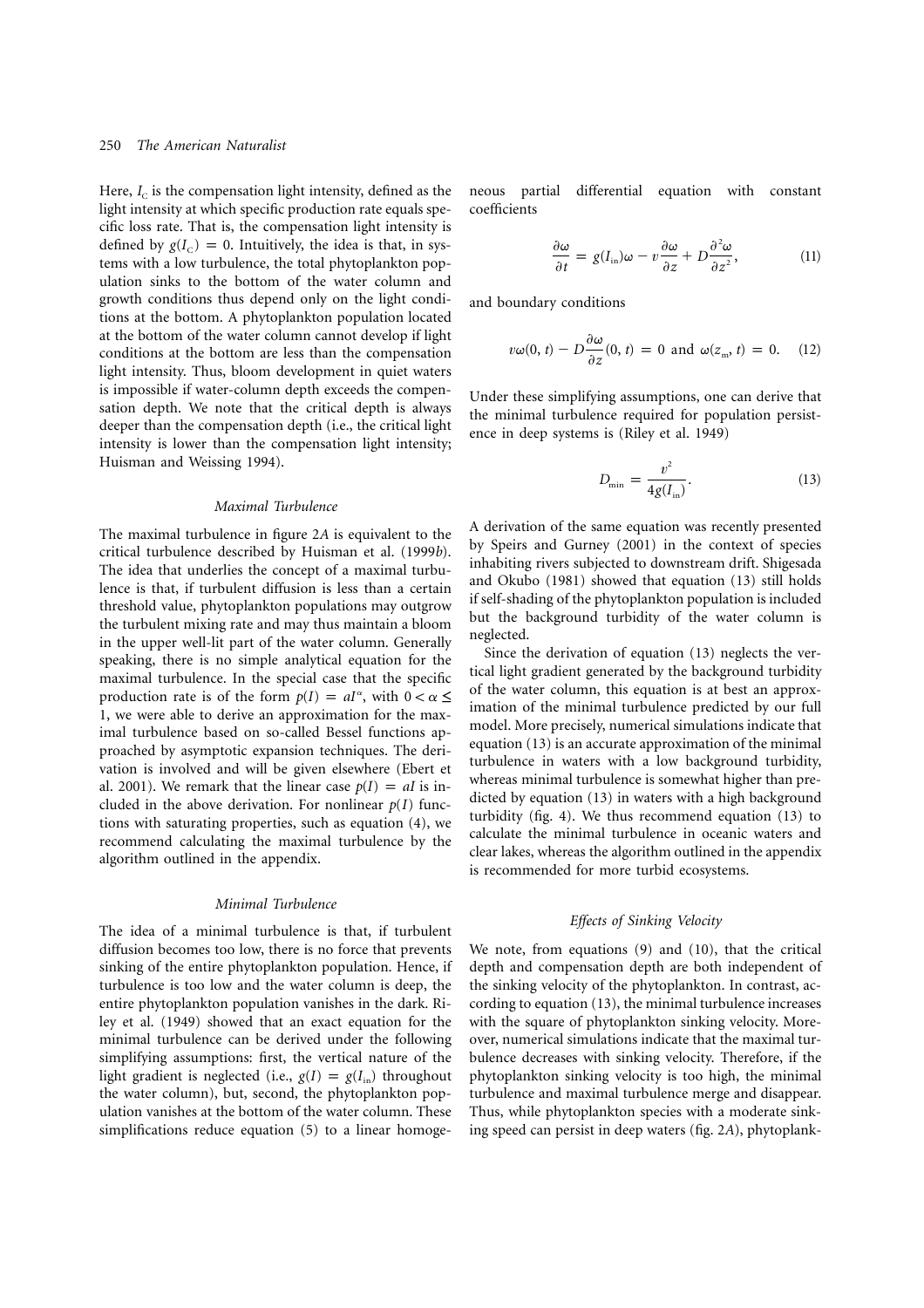

**Figure 4:** Minimal turbulence as a function of background turbidity, predicted by the full model (*dots*) and predicted by equation (13) (*solid line*). Phytoplankton blooms cannot be sustained if background turbidity exceeds the vertical dashed line. Parameter values as in table 1.

ton species with a high sinking speed cannot persist in deep waters (fig. 2*B*).

#### **Discussion**

It is not difficult to understand how sinking phytoplankton species can maintain populations in optically shallow waters. In such waters, phytoplankton populations may sink to the bottom sediment, but light conditions near the bottom sediment may still be sufficient to sustain these populations (fig. 2). Obviously, our model simplification that phytoplankton cannot leave the system at the bottom sediment may not hold for all aquatic ecosystems. For instance, the model might be extended by introducing boundary conditions that mimic burial of phytoplankton in the sediment or grazing on phytoplankton by benthic filter feeders (e.g., Koseff et al. 1993). Such additional losses at the bottom sediment will make it harder for sinking phytoplankton to persist. Apart from these additional complications, however, light conditions themselves are generally sufficient for the persistence of sinking phytoplankton populations in optically shallow waters.

The question here is how sinking phytoplankton species can persist in optically deep waters, like the oceans, as well. The key finding in this article is the existence of a "turbulence window" that allows persistence of sinking phytoplankton populations in deep waters (figs. 2*A*, 3). If turbulence levels are less than a minimal turbulence, sinking rates dominate over growth rates and mixing rates. In this case, the phytoplankton population sinks downward and is lost from the euphotic zone. If turbulence levels exceed a maximal turbulence, vertical mixing rates dominate over growth and sinking. In this case, the phyto-

plankton population is uniformly mixed and receives insufficient light in the deeper parts of the water column to persist. At intermediate turbulence levels, however, growth rates in the euphotic zone may exceed both sinking losses and mixing rates. Under these circumstances, a population of sinking phytoplankton may develop in the upper part of the water column. Thus, at intermediate turbulence levels, sinking phytoplankton species are capable of maintaining a population within the euphotic zone.

Our results indicate that arguments of previous authors (e.g., Hutchinson 1967), that there must be a strong selection pressure against sinking phytoplankton species, need not hold. At least, these arguments need not hold for deep waters whose characteristics fall within the turbulence window since deep waters located within the turbulence window can sustain sinking phytoplankton. The turbulence window will disappear, however, if the phytoplankton sinking velocity is pushed beyond a certain threshold value (fig. 2*B*). Thus, in line with intuitive reasoning, sinking phytoplankton cannot persist in deep waters if their sinking speed is too high; only phytoplankton with low to moderate sinking velocities can be sustained.

Does the theory match reality? We have attempted to choose our parameter values to be as realistic as possible. This revealed that the turbulence window should disappear at a phytoplankton sinking velocity of about  $v \approx 0.4$  m h<sup>-1</sup> (fig. 2*B*). It is intriguing that the highest sinking velocities of living phytoplankton cells, of large oceanic diatoms of the *Coscinodiscus* genus and the giant *Ethmodiscus rex*, are indeed approximately 0.3–0.6 m  $h^{-1}$  (Smayda 1970). Also, the theory predicts that phytoplankton species with such high sinking speeds should be restricted to waters with a narrow window of vertical turbulent diffusivities, somewhere in the range of  $1-10$  cm<sup>2</sup> s<sup>-1</sup>. This range is not unrealistic at all (Denman and Gargett 1983). Hence, even quantitatively, there is a good correspondence between the model predictions and reality.

In conclusion, it is interesting to compare our findings with the earlier theoretical concepts developed by Riley et al. (1949), Sverdrup (1953), and Huisman et al. (1999*b*). This article shows that these concepts are neither overlapping nor mutually exclusive. Instead, these earlier concepts form different elements in one coherent theory. The critical depth in our figures is equivalent to Sverdrup's critical depth (Sverdrup 1953; Platt et al. 1991). The minimal turbulence in our figures corresponds to the classic relation, in equation (13), derived by Riley et al. (1949) and Shigesada and Okubo (1981). The maximal turbulence in our figures is equivalent to the critical turbulence found by Huisman et al. (1999*b*, 1999*c*). We have thus shown that the different concepts developed by these earlier authors can be integrated into a single unifying theory.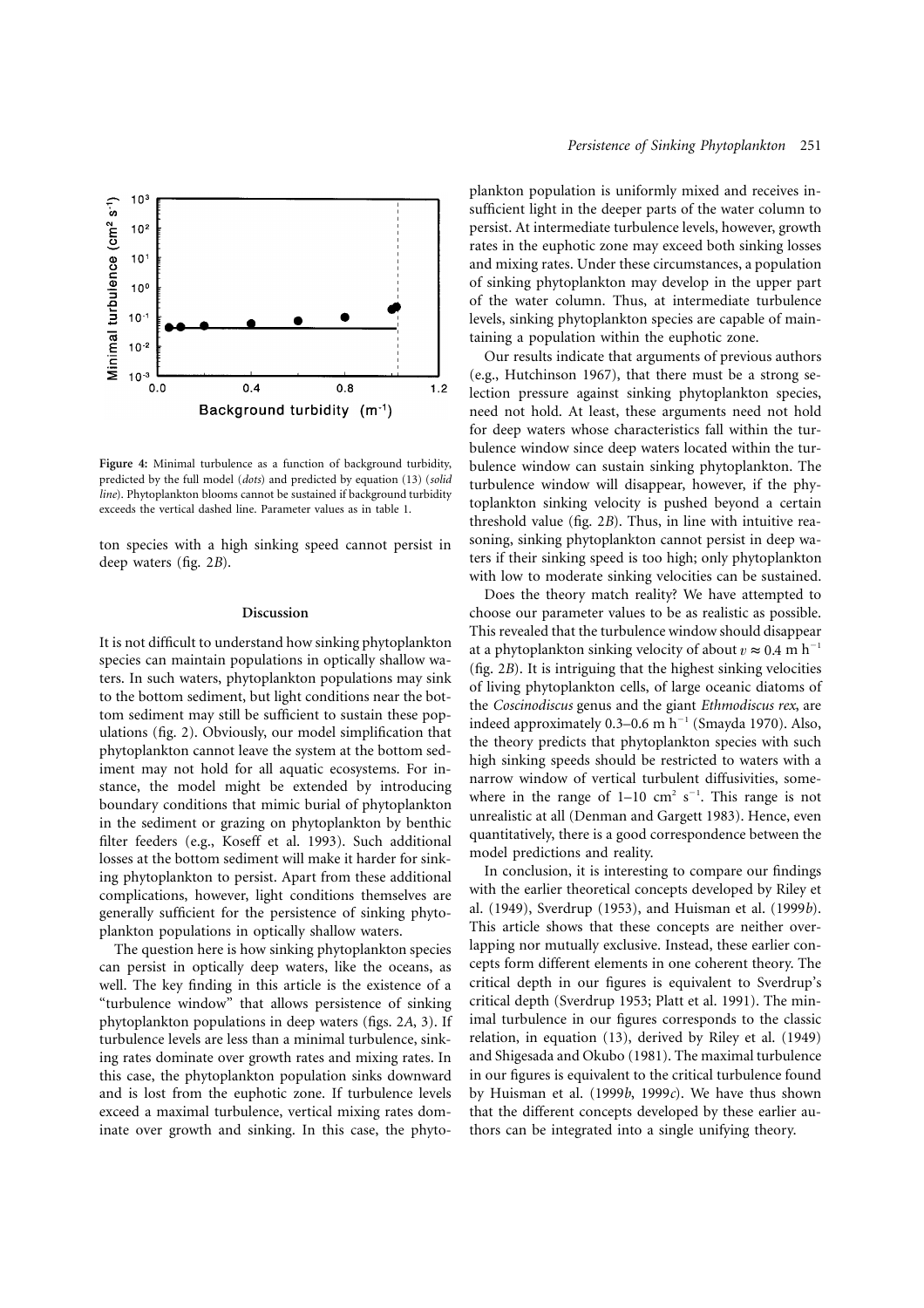# 252 *The American Naturalist*

#### **Acknowledgments**

We thank J. J. Elser, J. P. Grover, and the anonymous referees for their helpful comments on the manuscript. J.H. and B.S. were supported by the Earth and Life Sciences Foundation (ALW), which is subsidized by the Netherlands Organization for Scientific Research (NWO). M.A. was supported by a Training and Mobility of Researchers grant from the European Union, and U.E. was supported by NWO.

# **APPENDIX**

# **A Fast Algorithm**

To estimate the critical depths and critical turbulences, one could run the integro-partial differential equation (integro-PDE) until steady state for a couple of thousand times in a fine grid of  $z<sub>m</sub>$  values and *D* values. However, this is a time-consuming procedure that requires quite a number of programming skills. As an alternative, this appendix develops a simple algorithm to calculate the critical depths and critical turbulences. The algorithm is fast, accurate, and very easy to apply. The trick is twofold: first, on the boundary lines between the bloom and the nobloom region (fig. 2), the integro-PDE can be reduced to a system of two ordinary differential equations (ODEs), and second, the boundary-value problem of this ODE system can be translated into an initial-value problem.

# *Development of the Method*

We consider the transition from the bloom to the nobloom region. At this transition, the phytoplankton population density is negligibly small. More precisely, at this transition and also in the no-bloom area itself, we have

$$
\int\limits_{0}^{z} k\omega^*(\sigma)d\sigma \ll K_{\rm bg}z.
$$

Hence, the light intensity *I* can be approximated by  $I_{\text{in}}$  exp ( $-K_{\text{b}z}$ ). This implies that the equation defining the stationary population density distribution reduces to a second-order ODE without an integro-term:

$$
g(I_{\text{in}}e^{-K_{\text{bg}}z})\omega^* - v\frac{d\omega^*}{dz} + D\frac{d^2\omega^*}{dz^2} = 0. \tag{A1}
$$

This equation can be rewritten as a system of two coupled first-order ODEs:

$$
\frac{d\omega^*}{dz} = \psi^*,
$$
  
\n
$$
\frac{d\psi^*}{dz} = -\frac{1}{D}g(I_{\text{in}}e^{-K_{\text{bg}}z})\omega^* + \frac{v}{D}\psi^*,
$$
 (A2)

with boundary conditions, from equation (6),

$$
v\omega^*(0) - D\psi^*(0) = 0 \text{ and } v\omega^*(z_m) - D\psi^*(z_m) = 0.
$$
\n(A3)

Equations (A2) and (A3) are linear and homogeneous in  $\omega^*$  and  $\psi^*$ . Hence, if there exists a solution  $\omega^*(z)$ , then there also exists a solution  $c\omega^*(z)$  for any arbitrary *c*. The free initial condition  $\omega^*(0)$  is therefore arbitrary, and we may just as well work with  $\omega^*(0) = 1$ . Therefore, using the first boundary condition in equations (A3), the initial values for the two ODEs in equations (A2) can be defined as

$$
\omega^*(0) = 1
$$
 and  $\psi^*(0) = \frac{v}{D}$ . (A4)

The boundary-value problem has thus been transformed into an initial-value problem. Accordingly, we obtain the following numerical recipe.

#### *Numerical Recipe*

Choose a value for the turbulent-diffusion coefficient *D*. Starting from the initial conditions given in equations (A4), the two coupled ODEs in equations (A2) can be integrated forward in *z* until the solution hits on either  $v\omega^{*}(z) - D\psi^{*}(z) = 0$  or  $\omega^{*}(z) = 0$ .

If we find  $v\omega^*(z) - D\psi^*(z) = 0$  at some depth *z*, then the second boundary condition in equations (A3) is satisfied. Hence, this depth *z* is either the critical depth or the compensation depth.

Alternatively, if we find  $\omega^*(z) = 0$  at some depth *z*, then the second boundary condition in equations (A3) cannot be satisfied with positive  $\omega^*(z)$ . In this case, the critical depth and compensation depth do not exist. That is, we have used a value of *D* somewhere in the parameter region between the minimal turbulence and maximal turbulence.

Repeat this procedure for various values of *D*, and plot the critical depth or compensation depth whenever they exist. This yields the graphs in figure 2.

As a check, we compared the predictions of this algorithm against the stationary results obtained by numerical simulation of the full integro-PDE. Both methods always yielded the same critical depths, the same compensation depths, and the same critical turbulences, but the algo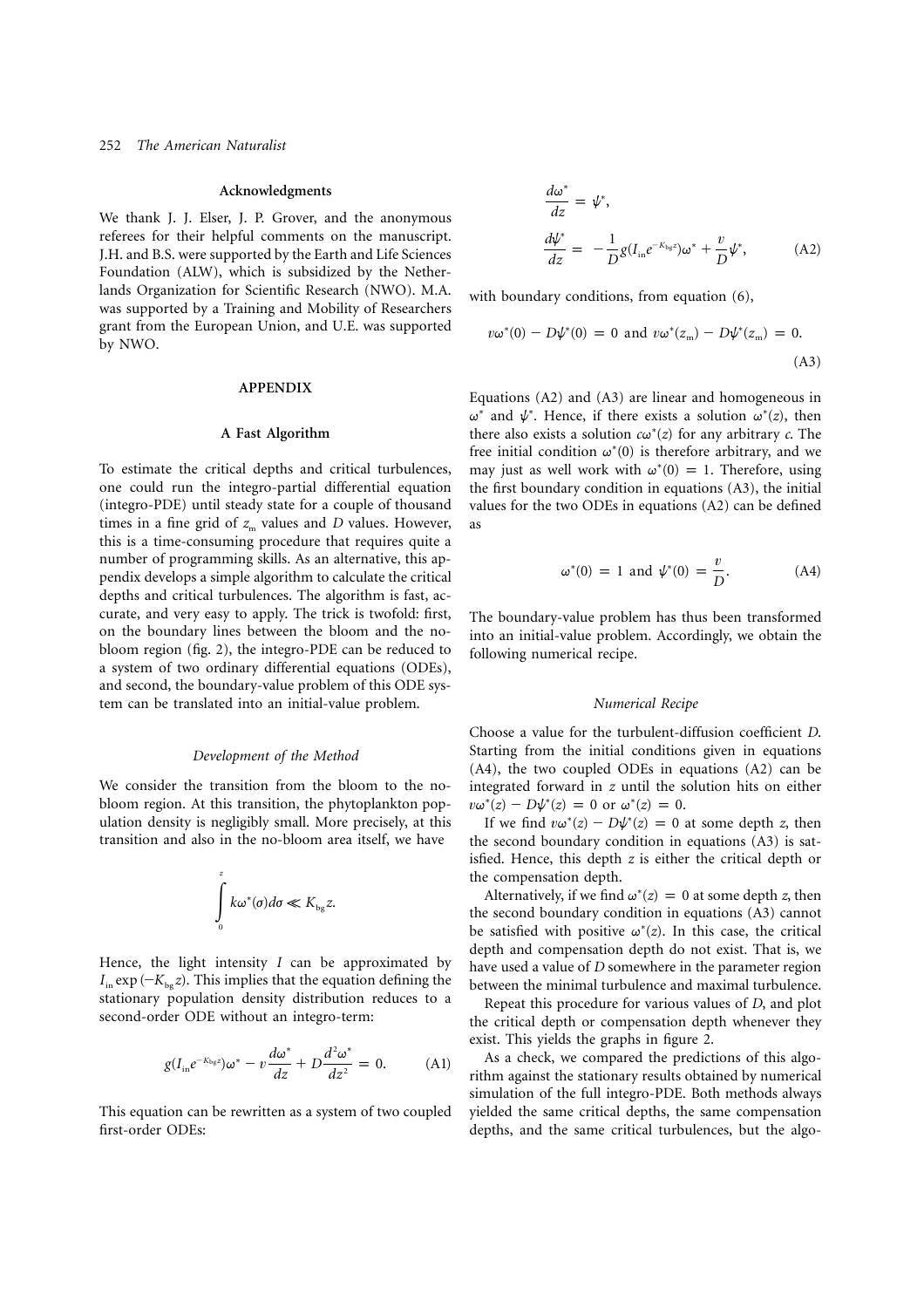rithm is several orders of magnitude faster than numerical simulation of the full integro-PDE.

We emphasize that if one is interested in the time development of the population density distribution as well, then one should resort to simulation of the full model. The fast algorithm outlined in this appendix calculates only the values of the critical depths and critical turbulences (fig. 2).

# **Literature Cited**

- Arrigo, K. R., D. H. Robinson, D. L. Worthen, R. B. Dunbar, G. R. DiTullio, M. VanWoert, and M. P. Lizotte. 1999. Phytoplankton community structure and the drawdown of nutrients and CO<sub>2</sub> in the Southern Ocean. Science (Washington, D.C.) 283:365–367.
- Brown, P. N., G. D. Byrne, and A. C. Hindmarsh. 1989. VODE: a variable-coefficient ODE solver. SIAM (Society for Industrial and Applied Mathematics) Journal on Scientific and Statistical Computing 10:1038–1051.
- Denman, K. L., and A. E. Gargett. 1983. Time and space scales of vertical mixing and advection of phytoplankton in the upper ocean. Limnology and Oceanography 28: 801–815.
- De Nobel, W. T., H. C. P. Matthijs, E. von Elert, and L. R. Mur. 1998. Comparison of the light-limited growth of the nitrogen-fixing cyanobacteria *Anabaena* and *Aphanizomenon*. New Phytologist 138:579–587.
- DiTullio, G. R., J. M. Grebmeier, K. R. Arrigo, M. P. Lizotte, D. H. Robinson, A. Leventer, J. P. Barry, M. L. VanWoert, and R. B. Dunbar. 2000. Rapid and early export of *Phaeocystis antarctica* blooms in the Ross Sea, Antarctica. Nature 404:595–598.
- Donaghay, P. L., and T. R. Osborn. 1997. Toward a theory of biological-physical control of harmful algal bloom dynamics and impacts. Limnology and Oceanography 42:1283–1296.
- Ebert, U., M. Arrayás, N. Temme, B. Sommeijer, and J. Huisman. 2001. Critical conditions for phytoplankton blooms. Bulletin of Mathematical Biology 63: 1095–1124.
- Falkowski, P. G., R. T. Barber, and V. Smetacek. 1998. Biogeochemical controls and feedbacks on ocean primary production. Science (Washington, D.C.) 281: 200–206.
- Hirsch, C. 1988. Numerical computation of internal and external flows. I. Fundamentals of numerical discretization. Wiley, Chichester.
- Huisman, J. 1999. Population dynamics of light-limited phytoplankton: microcosm experiments. Ecology 80: 202–210.
- Huisman, J., and F. J. Weissing. 1994. Light-limited growth

and competition for light in well-mixed aquatic environments: an elementary model. Ecology 75:507–520.

- Huisman, J., R. R. Jonker, C. Zonneveld, and F. J. Weissing. 1999*a*. Competition for light between phytoplankton species: experimental tests of mechanistic theory. Ecology 80:211–222.
- Huisman, J., P. van Oostveen, and F. J. Weissing. 1999*b*. Critical depth and critical turbulence: two different mechanisms for the development of phytoplankton blooms. Limnology and Oceanography 44:1781–1788.
- ———. 1999*c*. Species dynamics in phytoplankton blooms: incomplete mixing and competition for light. American Naturalist 154:46–68.
- Huisman, J., M. Arrayás, U. Ebert, and B. Sommeijer. 2001. Sinking phytoplankton species. Report MAS-R0105, National Research Center for Mathematics and Computer Science, Amsterdam.
- Hutchinson, G. E. 1967. A treatise on limnology. II. Introduction to lake biology and the limnoplankton. Wiley, New York.
- Jamart, B. M., D. F. Winter, K. Banse, G. C. Anderson, and R. K. Lam. 1977. A theoretical study of phytoplankton growth and nutrient distribution in the Pacific Ocean off the northwest U.S. coast. Deep-Sea Research 24:753–773.
- Kirk, J. T. O. 1994. Light and photosynthesis in aquatic ecosystems. 2d ed. Cambridge University Press, Cambridge.
- Koseff, J. R., J. K. Holen, S. G. Monismith, and J. E. Cloern. 1993. Coupled effects of vertical mixing and benthic grazing on phytoplankton populations in shallow, turbid estuaries. Journal of Marine Research 51:843–868.
- Lucas, L. V., J. E. Cloern, J. R. Koseff, S. G. Monismith, and J. K. Thompson. 1998. Does the Sverdrup critical depth model explain bloom dynamics in estuaries? Journal of Marine Research 56:375–415.
- MacIntyre, S. 1993. Vertical mixing in a shallow, eutrophic lake: possible consequences for the light climate of phytoplankton. Limnology and Oceanography 38:798–817.
- Mann, K. H., and J. R. N. Lazier. 1996. Dynamics of marine ecosystems: biological-physical interactions in the oceans. 2d ed. Blackwell, Oxford.
- Monod, J. 1950. La technique de culture continue, théorie et applications. Annales de l'Institut Pasteur (Paris) 79: 390–410.
- Platt, T., D. F. Bird, and S. Sathyendranath. 1991. Critical depth and marine primary production. Proceedings of the Royal Society of London B, Biological Sciences 246: 205–217.
- Reynolds, C. S. 1984. The ecology of freshwater phytoplankton. Cambridge University Press, Cambridge.
- Riley, G. A., H. Stommel, and D. F. Bumpus. 1949. Quantitative ecology of the plankton of the western North